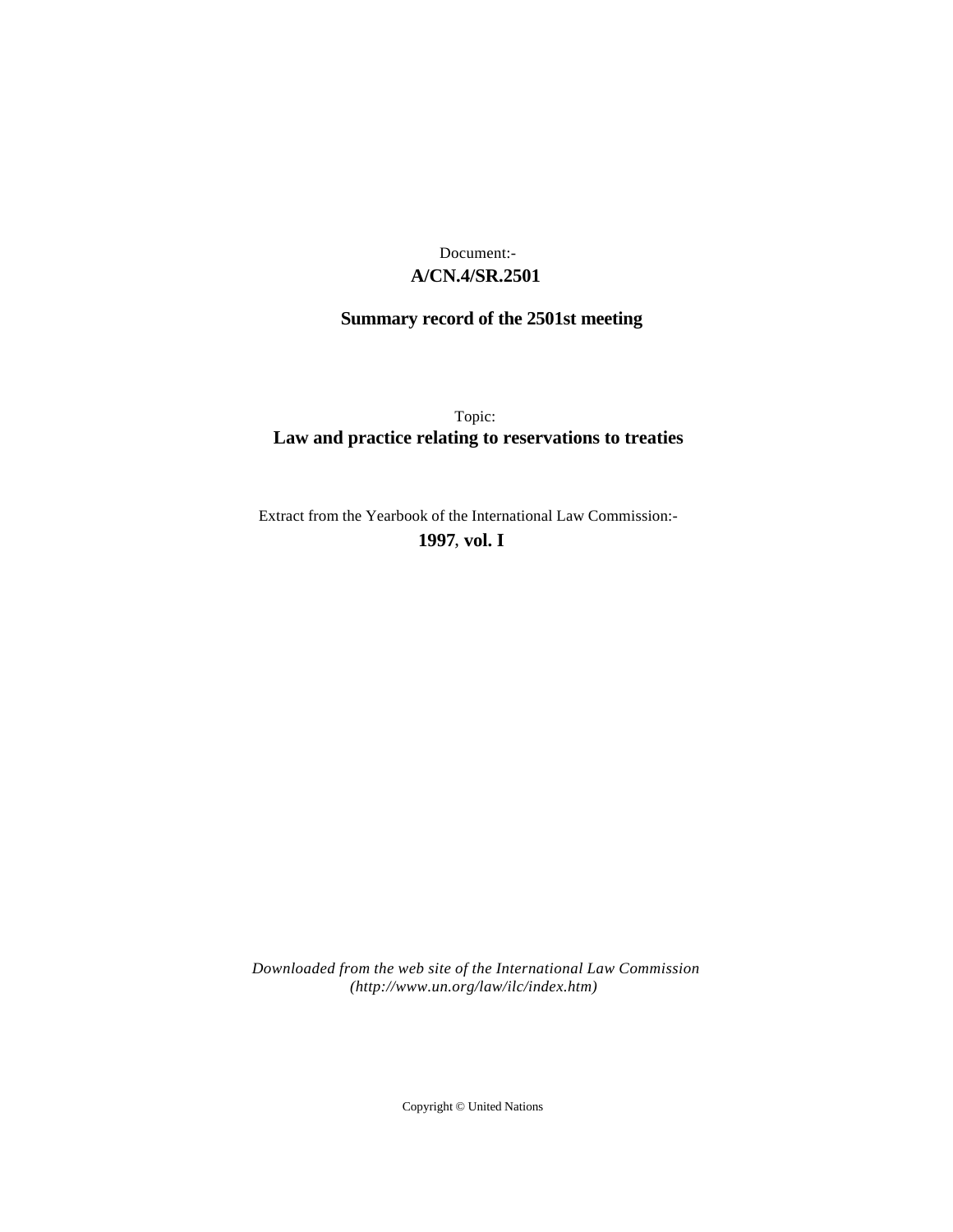81. The 1969 Vienna Convention was also unsatisfactory in its treatment of multilateral treaties. It failed completely to make clear whether the conditions on the formulation of reservations as set forth in article 19 were to be resolved through the procedure of acceptance of and objection to reservations laid down in article 20 or whether they were threshold legal requirements after which the procedures of acceptance and objection had a place in respect of reservations that passed through the threshold. His own opinion was that article 19 was a threshold requirement, which placed him firmly in the permissibility rather than the opposability school. There were a number of reasons why he took that view. In the first place, article 21, paragraph 1, referred to reservations established in accordance *inter alia* with article 19, implying that article 19 established independent conditions for the admissibility of reservations in addition to articles 20 and 23.

82. Secondly, article 19 of the 1969 Vienna Convention drew no distinction between reservations that were incompatible with the object and purpose of the treaty and reservations that were prohibited by the treaty itself. It seemed to him inconceivable that a State which, for some reason or other, remained silent in the face of a prohibited reservation was nonetheless deemed to have accepted it. Often, States did not express their views on that, and other matters, but in international law silence was not consent. Consequently, a State that did not express a view, for whatever reason, on a prohibited reservation must nonetheless be taken to have reserved its rights under general international law as formulated in article 19. If that was true of prohibited reservations, it must also be true of reservations that were incompatible with the object and purpose of the treaty (art. 19, subparagraph *(c)).*

83. A third reason for his view was that when in the advisory opinion on *Reservations to the Convention on the Prevention and Punishment of the Crime of Genocide,* ICJ paved the way for reservations, it did so subject to the condition that reservations must pass the threshold test. Practice since that time had not established any broader view of the "permissibility", as it were, of impermissible reservations. On that view of things, the procedure of acceptance and objection still had a considerable role to play in the context of permissible reservations and the procedures laid down in articles 20 et seq. of the 1969 Vienna Convention had ample room to operate. Hence there was an objective question that would have to be determined concerning the threshold question of admissibility.

84. The rather embryonic character of the regime laid down in the 1969 Vienna Convention and its failure to address such critical issues meant that, while there was only a single general law regime of reservations to multilateral treaties, that regime, because of its general and residual character, must allow for special regimes to develop within particular frameworks. It would be very odd if the result of the Commission's work was a finding that States could do anything they liked in the context of reservations save accept a system in which their reservations were subject to judicial review. If States parties to the Convention for the Protection of Human Rights and Fundamental Freedoms saw fit to accept the procedures applied by the European Commission of Human Rights

and the European Court of Human Rights, then that was all part of the system of flexibility. It was not possible to accept a theory of reservations in which States could react only permissively but could not react in the context of accepting the special regime which Europe at least, and the American system as well, was coming to embody.

85. Human rights treaties were different in one critical respect, anyway: when States accepted a human rights treaty they were agreeing not to engage in certain conduct with reference to individuals and it was nonsense to say that they had agreed that such conduct could be divided up as against one State or another. ICJ had not accepted that States would be allowed to commit genocide in regard to State A but not in regard to State B. They were simply not allowed to commit genocide: not because genocide was a norm of *jus cogens*—which concept had not been invented at the time—but simply because it was the nature of the obligation. The nature of reservations to human rights treaties was therefore preliminary. It was a question of defining the obligation a particular State might have assumed and whether other States might or might not have the standing to object in respect of those obligations. The underlying obligation of a human rights character had to be unitary; it simply could not be divided up in the way in which obligations with regard to the treatment of diplomats, diplomatic bags and other inter-State apparatus could be divided up. That particular feature of a human rights treaty might well have a role to play in the way in which the general system of reservations evolved.

*The meeting rose at 1.05 p.m.*

## **2501st MEETING**

*Friday, 27 June 1997, at 10.05 a.m.*

*Chairman:* Mr. Joao Clemente BAENA SOARES

*Present:* Mr. Addo, Mr. Al-Baharna, Mr. Bennouna, Mr. Brownlie, Mr. Candioti, Mr. Crawford, Mr. Dugard, Mr. Galicki, Mr. Goco, Mr. Hafner, Mr. He, Mr. Kabatsi, Mr. Kateka, Mr. Lukashuk, Mr. Mikulka, Mr. Pambou-Tchivounda, Mr. Pellet, Mr. Sreenivasa Rao, Mr. Rodriguez Cedeno, Mr. Rosenstock, Mr. Simma, Mr. Thiam.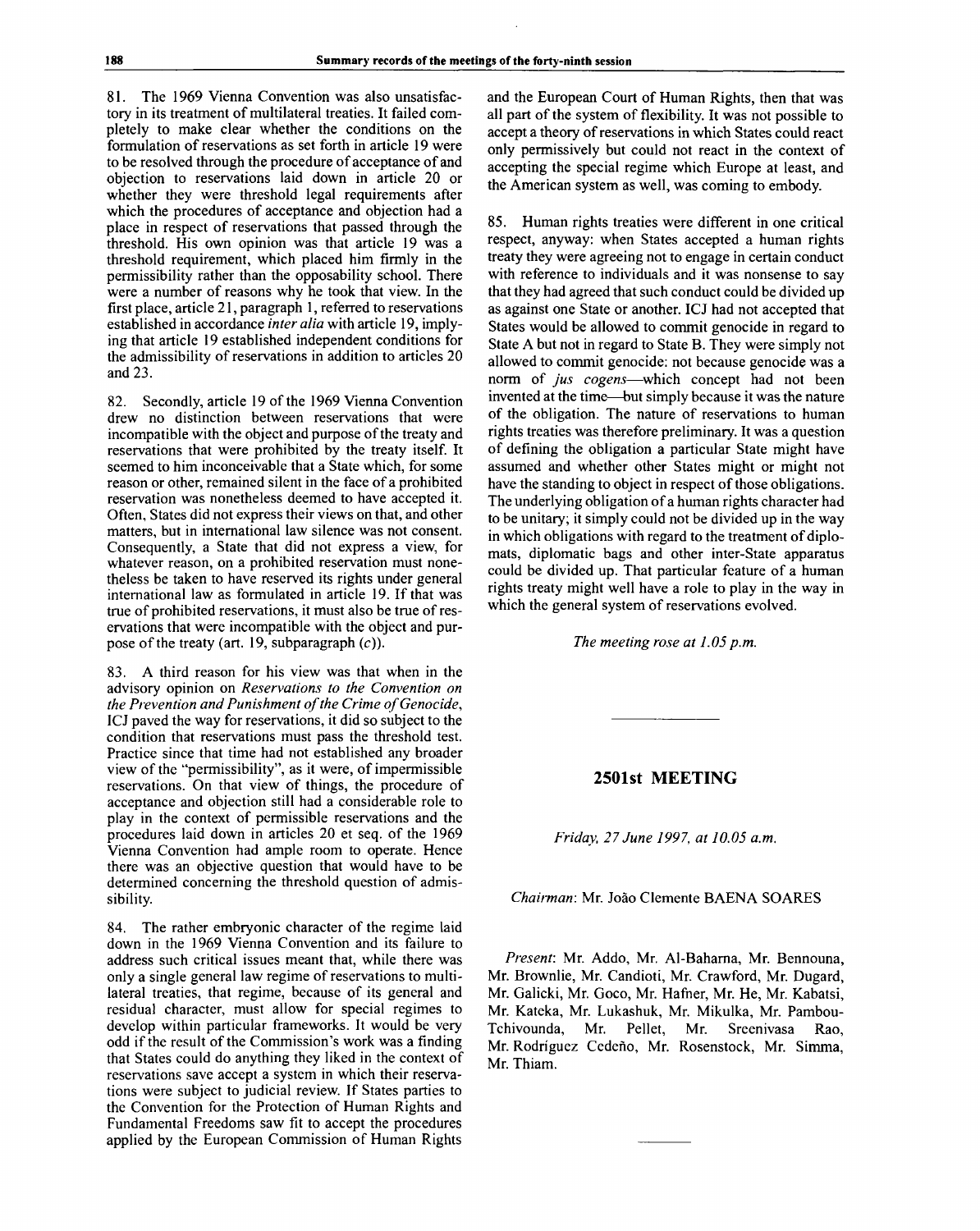#### **Reservations to treaties** *(continued)* **(A/CN.4/477 and Add.l and A/CN.4/478,!A/CN.4/479, sect. D, A/CN.4/L.540)**

#### [Agenda item 4]

#### SECOND REPORT OF THE SPECIAL RAPPORTEUR *(continued)*

1. The CHAIRMAN invited the Commission to continue its discussion on chapter II of the second report on reservations to treaties (A/CN.4/477 and Add.l and A/ CN.4/478).

2. Mr. PAMBOU-TCHIVOUNDA said that he again commended the Special Rapporteur on the quality and depth of his work, which had been unanimously applauded. There was no denying, however, that, even if chapter II was meant to be more specific than chapter I, which had been introduced at the forty-eighth session,<sup>2</sup> it was so dense and technical that it did not make for clarification of what was rightly regarded as a complex topic. The task of the members of the Commission would perhaps have been facilitated if the Special Rapporteur had tried to summarize more.

3. In order not to complicate matters himself, he would follow the discussion plan the Special Rapporteur had advocated (2487th meeting) and would focus his comments in particular on the question of the unity or diversity of the Vienna rules on reservations, having regard in particular to the special nature of normative treaties. On that question, he wondered whether the framework adopted by the Special Rapporteur was really appropriate and whether he had been right to exclude from the scope of his study the so-called "limited" treaties which were covered by article 20, paragraph 2, of the 1969 Vienna Convention and which he considered should be the subject of separate treatment so far as reservations were concerned. Although those treaties were "limited" to a small circle of parties, they were nonetheless not bilateral treaties, but genuine multilateral treaties like some of the major disarmament treaties, which could in fact lay down general and objective regulations. In that connection, it should be noted that, in article 20, paragraph 2, the 1969 Vienna Convention linked the criterion of the limited number of parties directly to the criterion of the object and purpose of the treaty by using the conjunction "and". The second criterion was therefore certainly regarded as the complement of the first and it might be asked whether it did not rank above it. It was therefore not certain that the provisions of the 1969 Vienna Convention settled once and for all the question of reservations in the case of treaties of a limited nature and it would probably be a good idea to clarify, if not supplement, them in that regard. The Commission seemed to be the appropriate framework in which to deal with the matter and, from that standpoint, chapter II, section A.I, of the report would perhaps have benefited had it been more subtle.

4. It was also regrettable that the Special Rapporteur had not further developed his analysis of the role of international organizations, which was dealt with belatedly in chapter II, section B.2. From a triple standpoint—because they could equally well be parties to a normative multilateral treaty as authors of reservations or "administrators" of reservations entered by other parties—international organizations were actors which had to be reckoned with so far as a possible breakdown in the Vienna rules was concerned. The grounds that determined their policy in the matter of reservations differed, of course, from those by which States were guided, for their attributes were not the same. Consequently, international organizations would appear to be a factor of relativization in the apparent "homogeneity" of the Vienna rules.

5. Furthermore, as multilateral treaties were a very heterogeneous group, the Vienna regime could very well turn out, when it was tested in practice, to be unsuited to some of them, even if it had originally been designed for general application.

6. It was, of course, clear from the preamble to the 1969 Vienna Convention that, in the thinking of the authors, the codified rules, even if still residual, had been deemed to have normative value. The object was to regulate the international treaty as a genre having regard to its "fundamental role .. . in the history of international relations". But that formal approach concealed the fact that treaties, whether normative or synallagmatic, were and remained the product of a balance of power which had an effect on all their clauses, including the most substantive ones. Even if that balance was not immutable (hence article 62 on fundamental change of circumstances), it was always there in the background and it was that balance which gave a definite meaning and content to the elastic notions of the object and purpose of the treaty. Bearing in mind that there were as many "objects" as treaties, and in the matter of human rights as well, the protection of those "objects"—which was naturally a key element in the reservations regime—called, in his view, for the development of differential regimes. Given their residual character, the Vienna rules obviously did not stand in the way, but, if it was hoped to retain their value as a reference regime, they should perhaps be developed with due account for the alarm signals that had been raised, in particular by the human rights monitoring bodies.

7. Different solutions could be envisaged. For instance, should quantitative thresholds be provided for the purpose? Should the discretion of the parties in defining the content of reservations be restricted? Probably, States jealous of their sovereignty would find it hard to consent to that. Or should that twosome—the object and purpose of the treaty—be dissociated? He did not know the answer to those questions, but believed it was useful to ask them.

8. Mr. PELLET (Special Rapporteur), summing up the debate on sections A and B of chapter II of his second report, said that the reactions of the members of the Commission had been very instructive even if some of the comments seemed to him to relate more to chapter I than to chapter II.

9. With regard, first, to questions of method, he wished to reassure Mr. Lukashuk: far from being rent apart by the criticisms of his work, he appreciated the fact that the members of the Commission shed a different light on problems he perhaps no longer viewed with sufficient

<sup>1</sup> See *Yearbook . . . 1996,* vol. II (Part One).

 $2$  See 2487th meeting, footnote 3.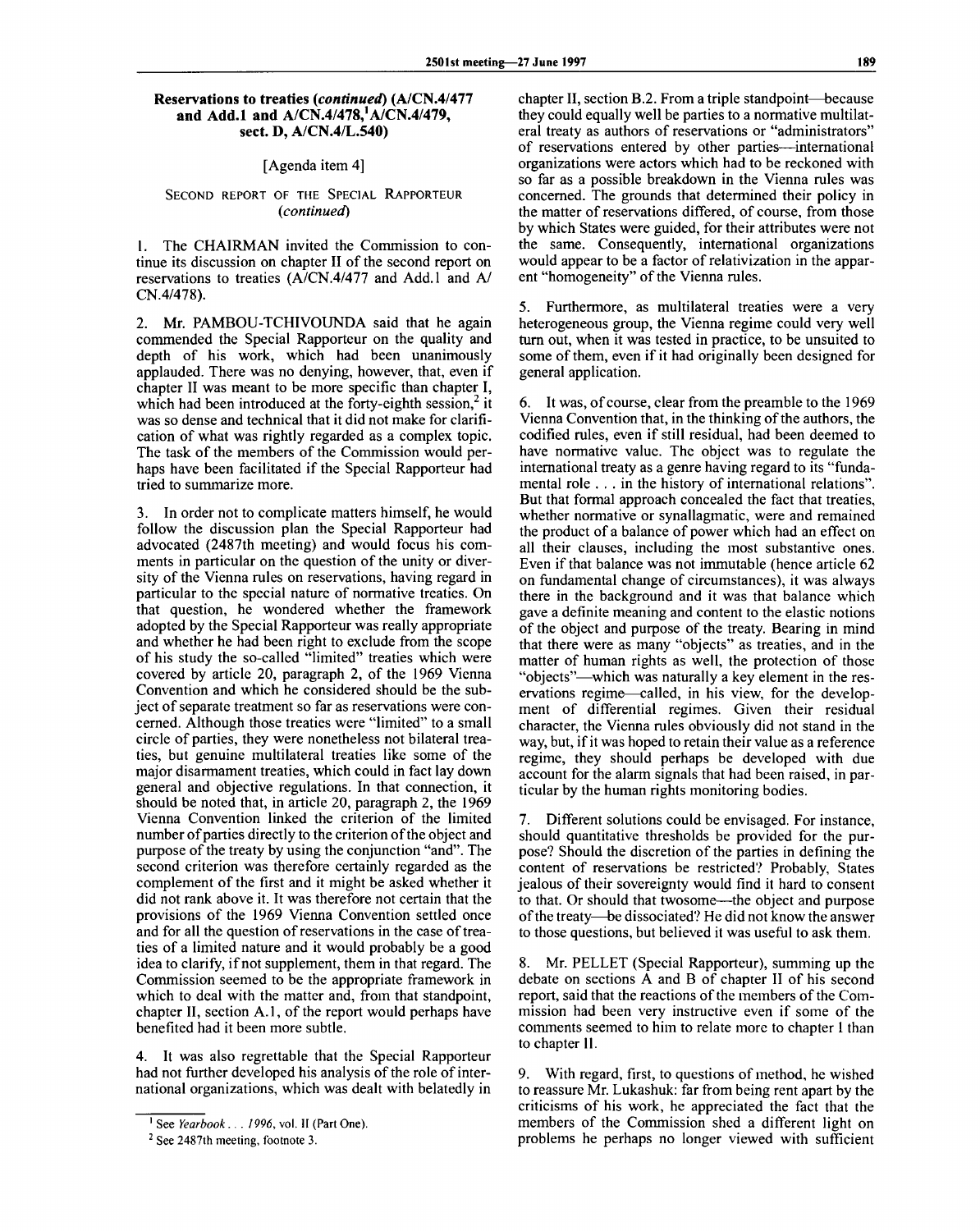detachment because he had examined each detail of them closely.

10. He had therefore been only too willing to start altering his views somewhat in the light of the comments made. He could not, however, agree to Mr. Lukashuk's request (2500th meeting) that he should expedite his work and undertake to finish it in four years at the most. The documentation on the topic was vast and it was impossible to proceed more quickly. Mr. Dugard (ibid.) had in fact reproached him for not having given sufficient details on the positions of the competent human rights bodies and Mr. Pambou-Tchivounda (2487th meeting) would have liked him to analyse the question of limited treaties in greater depth.

11. The suggestion by Mr. Simma and Mr. Brownlie (2500th meeting) that cooperation should be established with human rights bodies in view of the importance of the problem of reservations to treaties in that field was excellent, in his view, and entirely in keeping with the spirit of article 17, paragraph 2 *(b),* of the statute of the Commission. In that connection, he would suggest that the draft resolution which appeared at the end of his second report should be transmitted to those bodies for comment after it had been duly revised by the Drafting Committee and adopted on first reading by the Commission in such form as it deemed appropriate.

12. Turning to substantive questions, he noted that Messrs. He, Ferrari Bravo, Brownlie and Crawford (ibid.) had raised the question of reservations to bilateral treaties. Even though, from the technical standpoint, one could not really speak of "reservations" in such a case, there was a problem and it required further study.

13. He also wished to reassure Mr. Addo and Mr. He (ibid.) that he had absolutely no intention of neglecting the problems raised by interpretative declarations, as, incidentally, was apparent from the provisional general outline of the study he proposed in chapter I. The question was in fact dealt with at the end of section B.2 and also in the questionnaire<sup>3</sup> he had addressed to States and international organizations; he trusted that Mr. Addo and Mr. He had received a copy.

14. It was gratifying that the remarks made by some members afforded him an opportunity to stand back and view matters from the angle of legal philosophy. The remarks in question related, on the one hand, to the political basis of international law and, on the other, to the relationship between general international law and regional systems.

15. So far as the political basis of international law was concerned, he had been surprised at certain remarks which implied that he had a hostile approach to that of the third world and that his report reflected a vision of international law which was typical of the major powers. That misunderstanding perhaps arose from one of the statements he had made (ibid.) on the number of reservations entered, respectively, by third world countries and by western States in connection with human rights. He had, in the interim, managed to verify, from the volume entitled *Multilateral treaties deposited with the Secretary-General,<sup>4</sup>* that the number was higher in the case of the former than in the case of the latter, but he wished in particular to explain what his intent had been at the time. What he had wanted to say was that human rights ideology was in the main Western in origin and that, either for ideological reasons or for reasons relating to their stage of development, the third world countries had difficulty in applying human rights instruments in their entirety; hence the use of the technique of reservations, which showed that those States took the treaties to which they acceded seriously. He would note in passing that it was not very elegant to blame a Special Rapporteur for the mistakes of his own country and would point out that, in the particular case, he was not the last to criticize France when it seemed to him to deserve it. What was more, at the fifty-first session of the General Assembly, France had probably been the State that had been most critical of his report during the discussion in the Sixth Committee.

16. Viewing the matter in more fundamental terms, he wished to express his agreement with several members about the political ulterior motives, or strategies, of States when entering reservations or drafting treaties. That also applied to the 1969 Vienna Convention, including the clauses relating to treaties, which, as Mr. Hafner had rightly pointed out (ibid.), had been adopted as part of a last-minute compromise. That compromise, called "wobbly" by one member, had nonetheless enabled the system to operate satisfactorily, as attested to by the solid consensus within the Sixth Committee, which took the view that nothing in it should be changed. That political intrusion to some extent justified the statement that articles 19 to 23 of the 1969 Vienna Convention were the reflection of international law as seen by the major powers but that statement applied equally to all the rules of international law, which were de facto engendered by the balance of power to which the previous speaker had referred. At the same time—and it was what gave law its special character—the scope of that finding should not be exaggerated since, once a norm had been adopted, it applied to all including the large and the very large powers. Lastly, it was certainly not just the major powers or industrialized countries that upheld the Vienna regime: among their ranks some doubts were expressed, whereas the third world States seemed to value the regime the most.

17. The second fundamental problem, which had been raised by Mr. Brownlie and to which he had perhaps not given sufficient attention in his report, concerned the way in which the Commission should take account of regional trends. At the general and theoretical level, general international law was enriched by the contribution of regional innovations, as, for example, in the case of Latin American practice with regard to the rules applicable to reservations. Conversely, where there was no such osmosis, it had to be recognized that the regional rules could derogate from the universal norms by virtue *mutatis mutandis* of the principle *specialia generalibus derogant.* With regard more specifically to reservations to human rights instruments, the Commission should, in his view, bear in mind the practices of regional bodies, which could, from the

 $3$  See 2487th meeting, footnote 16.

<sup>&</sup>lt;sup>4</sup> United Nations publication (Sales No. E.97.V.5), document ST/ LEG/SER.E/15.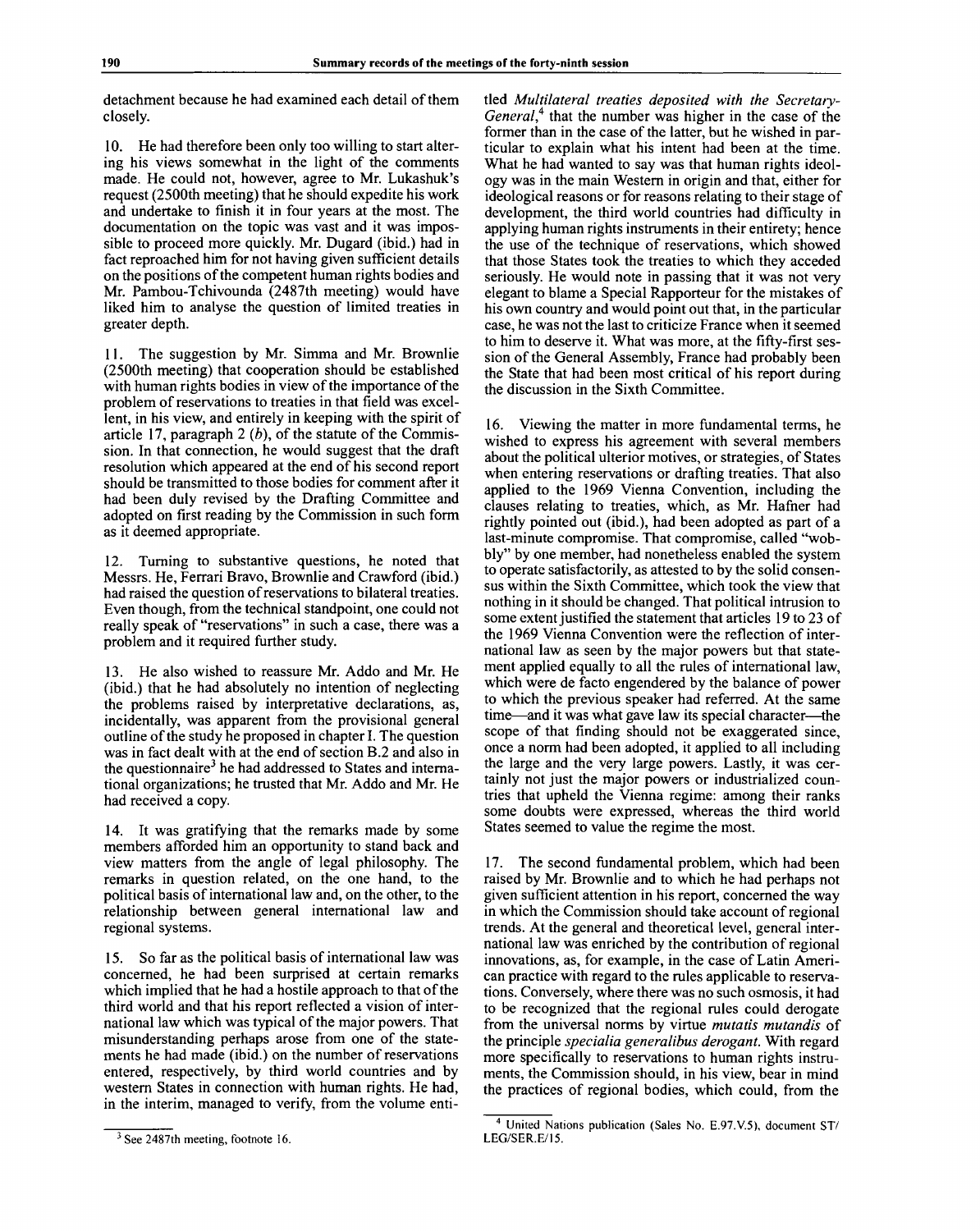standpoint of progressive development in particular, be of great interest. Nonetheless, so far as the substance of the applicable rules was concerned, it could not be claimed that the monitoring bodies, whether regional or universal, had in any way objected to the Vienna regime.

18. He would consider next the positions taken by members of the Commission on the matters that had been the subject of the debate, namely, the unity or diversity of the rules applicable to reservations, on the one hand, and their adjustment to reservations to human rights instruments, on the other.

19. He had first noted the firm "unitary" convictions expressed, in particular, by Mr. Addo, whose comments on the practical difficulties he encountered as legal adviser to his country's Ministry of Foreign Affairs confirmed the need to spell out, supplement and clarify rather than to change the existing rules of ordinary law and the appropriateness of including specific clauses to that effect in future treaties. He also shared in abstract terms Mr. Crawford's idea that the general regime should—and could—permit the development of specific regimes; in practice, however, he was inclined to think that such was not the case at the normative level, since the Vienna regime enjoyed, at least in broad terms, universal support, also from the human rights treaty monitoring bodies.

20. Mr. Simma and Mr. Dugard had certainly taken the most critical view of the Vienna regime, coming to the defence of the "voice of human rights"; while conceding that the reservations regime was uniform in positive law, they both nevertheless argued that it was unsatisfactory in the area of human rights and that uniformity "for want of a better alternative" should be questioned. Such a morally and politically generous approach was attractive, but he failed to see how its proponents hoped to translate it into practical rules of law. At the normative level, he had made three findings.

21. First, neither Mr. Simma nor Mr. Dugard seriously questioned the fact that the human rights treaty monitoring bodies applied the Vienna rules and had never challenged their soundness, first and foremost that of article 19, subparagraph (c), of the 1969 Vienna Convention, which stated the basic principle of respect for the object and purpose of the treaty. Secondly, it was true, as Mr. Simma had observed, that the 1969 Vienna Convention failed to solve the fundamental problem of the fate of reservations contrary to the object and purpose of the treaty—a problem to be dealt with later by the Commission, but that shortcoming did not by any means exist only in the area of human rights: the problem arose in the same terms for all other multilateral treaties. Thirdly, Mr. Simma, supported by Mr. Crawford, had argued that, by contrast, the problems raised by the application of article 21 of the 1969 Vienna Convention related specifically to human rights instruments inasmuch as the nonapplication of a human rights treaty provision could not entail practical consequences, since the objecting State was still obliged to comply with the provision in question. While he did not dispute that point, he felt he had provided a preliminary response in chapter II, section B.3 *(b),* of his report and in his oral introduction. Mr. Hafner had put forward a weighty additional argument, at least in explanatory terms, by showing that the article 21 mechanism established a type of reciprocity system, even for normative treaties, by depriving reserving and objecting States of the possibility of invoking the rule to which the reservation related. Even allowing, as seemed correct, that there was no possibility of reciprocity in respect of reservations to human rights instruments, the fact was that nobody wished to revert to *lex talionis* and that any attempt to amend the 1969 Vienna Convention in order to introduce some form of reciprocity would, in practice, be a step backwards.

22. With regard to the other three points raised by Mr. Hafner, he took note of the fact that the latter disputed the admittedly too general equation he had established between normative treaties and law-making treaties, just as he took note of Mr. Pambou-Tchivounda's comments on the special characteristics of limited treaties and the constituent instruments of international organizations, which he confessed to having studied somewhat too hastily. Secondly, while it was true that article 60, paragraph 5, had been included in the 1969 Vienna Convention at the United Nations Conference on the Law of Treaties,<sup>5</sup> it was also true that the problem of human rights instruments, raised intermittently before the Commission, had not been omitted from the *travaux préparatoires*. He acknowledged that Mr. Hafner had raised an extremely interesting and thought-provoking issue when he had said that the problem of reservations contrary to the object and purpose of a treaty arose on the same terms as that of reservations prohibited by the actual wording of the treaty; he noted, however, that the problem was not confined to human rights instruments in that case either.

23. He had listened with interest to Mr. Ferrari Bravo's statement, but was not fully convinced of the need for the ad hoc regulation of individual situations, since such an approach would be a negation of general international law.

24. In conclusion, he admitted that he had been somewhat perturbed by Mr. Simma's scepticism about the appropriateness of resorting to the model clause procedure to solve the human rights problems which he thought he had detected, because the heyday of the adoption of human rights instruments was, in his view, over. The latter opinion was probably correct, but, if the existing human rights instruments really gave rise to serious problems, they could always be amended. In any case, he did not see what kind of normative action the Commission could take with regard to the instruments in force, since, as Mr. Kateka had rightly stated (2500th meeting), treaty relations were based on the free will of the parties concerned.

25. Before introducing the last part of his second report, he was willing to listen to—and perhaps take part in debate on his summing-up.

26. Mr. LUKASHUK said that he was perfectly satisfied with the Special Rapporteur's clarifications, especially as to the preliminary nature of the draft resolution, which would be discussed before being transmitted to the Commission on Human Rights. He wished to provide some purely factual details about the type of compromise

<sup>&</sup>lt;sup>5</sup> See 2499th meeting, footnote 14.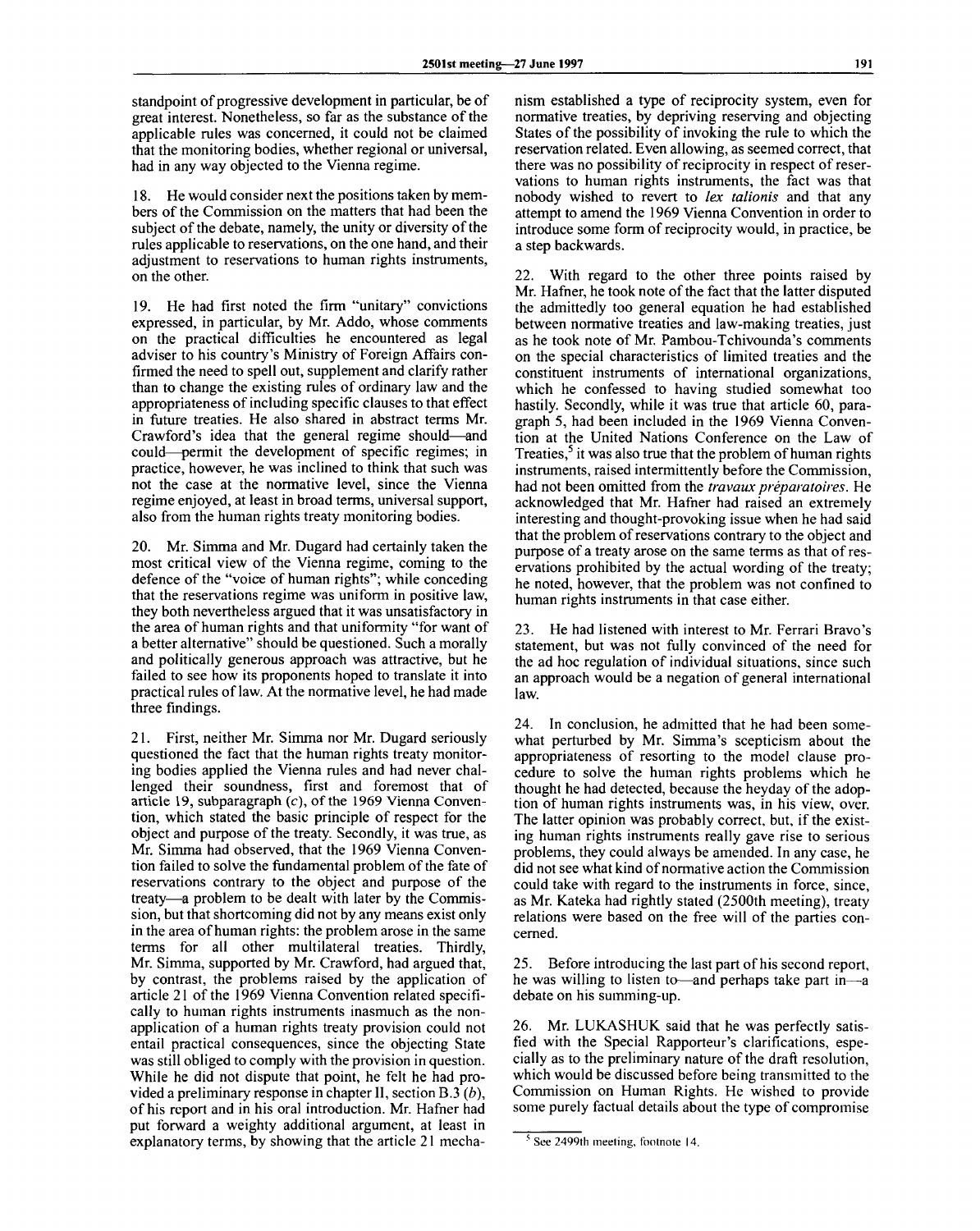reached on article 19 of the 1969 Vienna Convention, which could not be described as a "package deal". The delegation of the United States of America had supported the text which had been drafted by the Commission and which amounted to a stipulation that "reservations may not be formulated unless", whereas the delegation of the former Union of Soviet Socialist Republics (USSR) had supported the wording which had become that of the 1969 Vienna Convention, namely, that "A State .. . may .. . formulate a reservation unless". In other words, the compromise had already formed part of the substance of the text.

27. Mr. CRAWFORD welcomed the Special Rapporteur's proposal on the procedure applicable to the draft resolution. If the Commission actually decided to consult the competent human rights bodies, it would be easier for him to defend his position. In general, the Commission's future work would, in his view, require closer coordination and collaboration with other United Nations bodies, many of which rightly or wrongly claimed to have a kind of monopoly in their field. One way of maintaining the integration of international law was to challenge that monopoly, especially through consultations.

28. Mr. BENNOUNA said that he had not detected an operational perspective in the Special Rapporteur's presentation of the topic. In particular, he failed to understand why the Special Rapporteur, having started out with the idea of making proposals to States to remedy certain defects in the Vienna regime, had digressed on the question of human rights instruments before proposing the quite unusual procedure of a resolution, which was tantamount to offloading the human rights issue. It was preferable to adopt a uniform approach to the topic, dropping the draft resolution and reverting to the Commission's customary procedure, consulting experts and relevant bodies, if need be, but, at all events, moving beyond the bounds of a mere doctrinal exercise.

29. Mr. PELLET (Special Rapporteur), introducing chapter II, section C.2, of his second report, said that, although the role of the treaty monitoring bodies in respect of reservations was certainly the most controversial issue dealt with in his second report, he would nevertheless try to be fairly succinct and confine himself to a brief overview of the broad lines. In doing so, he would focus on certain changes of emphasis in relation to his report that he wished to make in the light of his reading and, more importantly, the discussions of the Commission at its forty-eighth session, in 1996, and those of the Sixth Committee, an observation that also applied to the draft resolution he was proposing.

30. As he had said at the forty-eighth session, there were two opposite views on the topic. One side held that the human rights treaty monitoring bodies had no authority to assess the permissibility of reservations. When a reservation was formulated, they must accept the consequences without querying its permissibility or validity. That was the position of the three States which had criticized general comment No. 24 (52) of the Human Rights Committee<sup>6</sup> and it was also the traditional position of the Legal Counsel of the United Nations and of the human rights bodies themselves until the early 1980s in the case of the

European and inter-American regional bodies and until the early or mid-1990s in the case of the international bodies. It was also the position adopted by certain authors. The other side and, in particular, the competent bodies more recently and authors specializing in human rights held that the bodies concerned had the right and duty not only to assess the permissibility of reservations, but also to take whatever action was indicated, even if it meant deciding that a State whose reservation was impermissible was bound by the treaty as a whole, including the provision or provisions to which the reservation related.

31. In his view, neither of the extreme positions was satisfactory, not on grounds of appropriateness—in that respect, he would opt for the position of the human rights experts—but on the basis of a strictly legal argument. The "right" answers in legal terms seemed to him to be the following. First, the human rights bodies had the authority and even the duty to assess the permissibility of reservations formulated by States on the basis of treaty reservation clauses where they existed or the Vienna regime where they did not; on that score, he unhesitatingly shared the by now virtually unanimous positions of the bodies themselves, which had met with a favourable response on the part of some States, particularly Germany and Austria, during the debate in the Sixth Committee. Secondly, he nevertheless remained convinced that the jurisdiction of those bodies went no further and that they could not arrogate to themselves the right to decide that a State which had entered an impermissible reservation was bound by the treaty as a whole.

32. Before proceeding with the argument which, in his view, justified his position, he felt he should explain why the problem related specifically to reservations to human rights instruments. On the one hand, it was human rights instruments which most frequently established supervisory and monitoring bodies, and, on the other, it was human rights bodies which had provided the main setting for the problem in recent years. That did not mean, however, that the problem related specifically to reservations to human rights instruments. The problem did not arise because human rights were at issue, but because those instruments established bodies responsible for monitoring their enforcement. The same thing could happen in other fields, for example, disarmament, arms control or the environment.

33. One could even go a step further: where a dispute arose between States concerning the application of a treaty, the question whether a reservation by one party to the treaty was valid could arise, although it was not the ground for the dispute; a case in point was the dispute between France and the United Kingdom of Great Britain and Northern Ireland in the *English Channel* case.<sup>7</sup> The question on that occasion seemed to be couched in much the same terms as in the current instance. Could the body responsible for settling the dispute, which might have decision-making powers, as, for example, in the case of ICJ when it ruled on a dispute or in the case of an arbitral tribunal, or might not have such powers, as in the case of

<sup>&</sup>lt;sup>6</sup> See 2487th meeting, footnote 17.

<sup>7</sup>  *Case concerning the delimitation of the continental shelf between the United Kingdom of Great Britain and Northern Ireland and the French Republic,* decisions of 30 June 1977 and 14 March 1978 (UNRIAA, vol. XVIII (Sales No. E/F.80.V.7), pp. 3 and 271).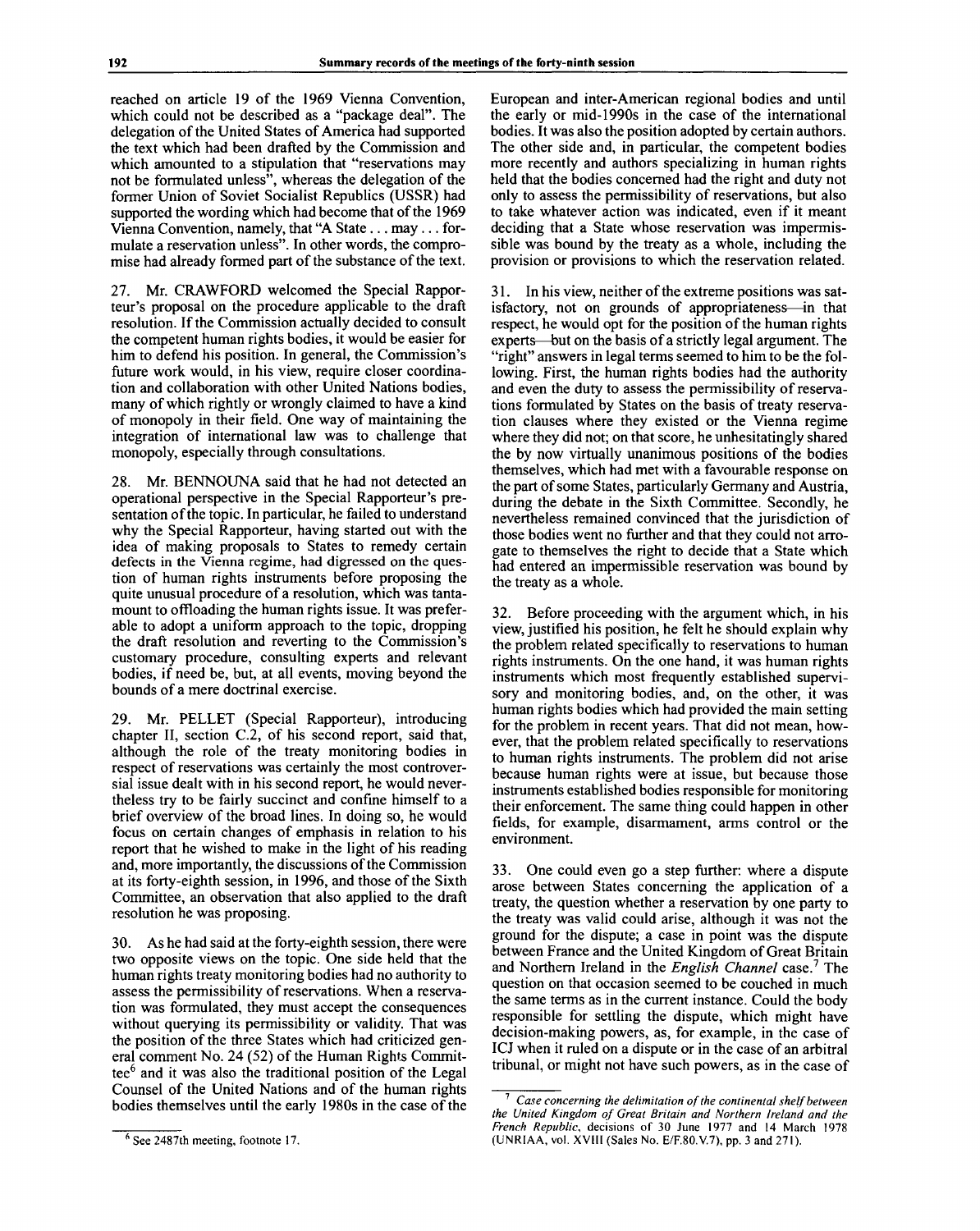a conciliation or mediation commission or ICJ in an advisory capacity, assess the permissibility of the reservation? In his view, the answer was clearly affirmative. The body to which the case had been referred could and should, pleading exceptional circumstances created by inadmissibility, assess the regularity of the reservation, since, otherwise, it would be unable to perform its task of settling the dispute in accordance with international law, that is to say in accordance with the treaty, in the form in which it had been ratified, of course, but on condition that the ratification, including reservations, was in conformity with international law and hence that the reservations were permissible.

34. That argument could be applied, *mutatis mutandis,* to the jurisdiction of human rights bodies or, more generally, to the jurisdiction of bodies responsible for monitoring the implementation of any treaty whatever. The bodies were established by the parties, voluntarily and consciously, to ensure that States actually fulfilled their obligations under a treaty, in the form in which it applied to them, including reservations. The reservations must be permissible, however, because, otherwise, they could not be applied unless international law was to be regarded as a big joke.

35. The monitoring bodies therefore clearly should not have broader jurisdiction for determining the permissibility of reservations than they had in their main areas of responsibility. If, like ICJ, they had decision-making power in respect of disputes, they could determine whether a reservation was permissible or not and act accordingly for the purposes of the settlement of a dispute submitted to them. If they had only advisory or recommendatory powers, however, they could adopt a position on the permissibility of the reservation, but that position would not be binding on the reserving State—or, for that matter, on the other States parties; those States would have to give sincere consideration to the opinion handed down or the recommendation made, but that opinion or recommendation would not be binding on them. Nothing in the practice of arbitral tribunals (the *English Channel* case), ICJ or the human rights bodies, either at the regional or international level, including general comment No. 24 (52) of the Human Rights Committee, contradicted that position and he himself agreed with it. It was subsequently, at a later stage, that he had more difficulty understanding their position, although, as he had indicated at the beginning of his statement, he had refined his position slightly compared with that of the previous year.

36. What happened if and when a reservation was found to be impermissible? The human rights bodies basically took the view that the State whose reservation had been declared impermissible must be deemed to be bound by the treaty as a whole, notwithstanding the reservation. He did not think that position was tenable. A treaty, by definition, was a consensual instrument that derived its force solely from the will of the State as the State had expressed it "by signature, exchange of instruments constituting a treaty, ratification, acceptance, approval or accession, or by any other means if so agreed", as provided for in article 11 of the 1969 Vienna Convention. Of course, however, reservations were consubstantial with the expression of consent. A State accepted a treaty, but with

the reservation or reservations to which it subordinated that consent and which could be the absolute precondition for such consent that could be imposed by its Parliament, by its Constitution or by pressing domestic policy reasons.

37. Only the State could know that, however, and since treaty monitoring bodies did not, in principle, know that, they claimed the right to impose a treaty on a State that the State, when all was said and done, did not "want", and it thus became, not a treaty, but a piece of international legislation. He did not believe that the international community was ready for that and he was not even sure that it was desirable: why should experts, however distinguished they might be, know better than Governments what was good for States and peoples? What legitimacy would such decisions have? Although it might be regrettable, it was also a fact that there was no world government. Was bureaucratic despotism on a world scale preferable?

38. He had indicated at the beginning of his statement that he had somewhat changed his views after having written his report and on a matter of some importance: it might well be true, as Mr. Brownlie had maintained (2500th meeting), that the foregoing comments did not apply to regional human rights bodies, at least when they had the power to make binding decisions. Solidarity within the European and inter-American frameworks was stronger than international solidarity and the States of those regions had established mechanisms reflecting that "extraordinary" solidarity by giving the mechanisms extensive powers which States seemed, in practice, to accept. Even in such contexts, however, one might question the grounds for the solution used by the European Court of Human Rights in respect of Turkey in the *Loizidou* case.<sup>8</sup> Even Switzerland had consented, after much hesitation, to remain a party to the Rome Convention after the *Belilos*<sup>9</sup> and *Weber*<sup>10</sup> cases, and that showed that the situation was still evolving. In the final analysis, however, the problem was not or was no longer the same at the European and inter-American regional levels and paragraph 6 of the draft resolution at the end of the second report would probably have to be amended slightly.

39. On the other hand, he was convinced that regional solutions could not be transposed to the international level and to bodies such as the Human Rights Committee, which did not have compulsory jurisdiction vis-à-vis States. Nothing justified the assertion in paragraph 18 of general comment No. 24 (52) of the Human Rights Committee that, if the Committee determined that a reservation was impermissible, that reservation must be considered "severable, in the sense that the Covenant will be operative for the reserving party without benefit of the reservation". In the absence of a customary exception on a regional basis that was accepted as law, such an assertion was contrary to general international law. If a reservation was impermissible, it was up to the reserving State to consider the consequences. Those consequences were referred to at the end of chapter II, section C.2 *(b),* of the

*h* See 2500th meeting, footnote 17.

<sup>&</sup>lt;sup>9</sup> Ibid., footnote 16.

<sup>10</sup> European Court of Human Rights, *Judgments and Decisions, Series A, vol. 177, judgment of 22 May 1990* (Registry of the Court, Council of Europe, Strasbourg, 1990).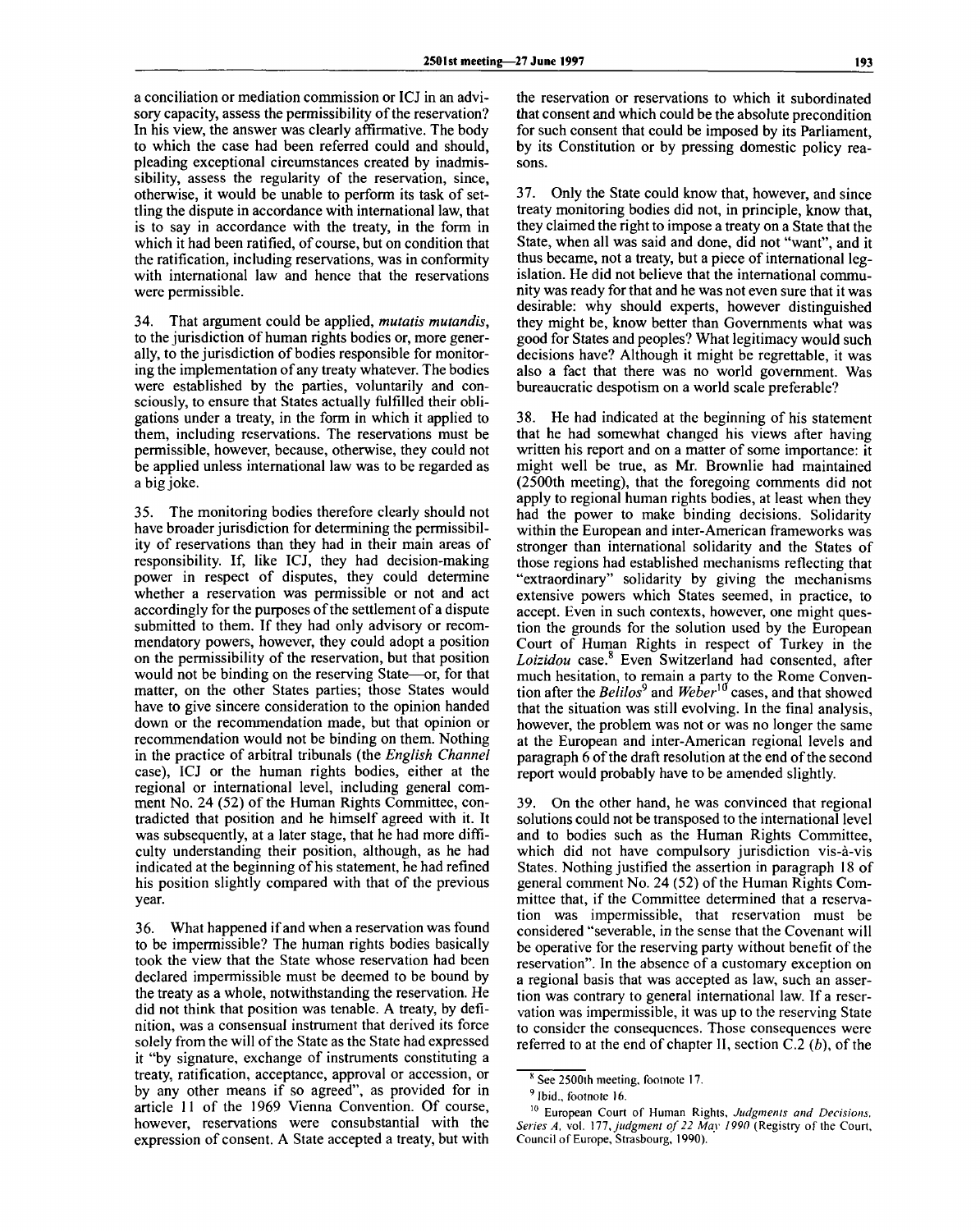report and could be summed up in the following way. First, the reserving State could do nothing if, as was the case with nearly all existing international bodies, such bodies had no binding power, but a law-abiding State could be expected not to behave that way, even in the absence of a legal obligation *stricto sensu.* Secondly, it was obvious that a State could quite simply withdraw its reservation, thereby solving the problem. Thirdly, the State could also terminate its participation in the treaty, to which it had never actually been a party because its consent had been invalidated by the impermissibility of its reservation. Fourthly, another possibility which seemed more satisfactory and justifiable from the legal point of view, despite some difficulties, was that the reserving State could "regularize" its situation by replacing its impermissible reservation by a more limited, permissible one. That was nothing new and had been done by Switzerland and Liechtenstein after the judgment in the *Belilos* case. There were other examples of "reservation substitution" as a result, *inter alia,* of objections by States.

40. One last comment was called for on that point. There was an aspect of general comment No. 24 (52) of the Human Rights Committee with which it was hard, in good conscience, to agree, namely, the naturally quite excessive claim by the Committee that it was the sole judge of the permissibility of reservations. There was no doubt that it could have an opinion about permissibility, but it did not have a monopoly in that area. Like the other human rights instruments, the International Covenant on Civil and Political Rights was and continued to be a treaty among States; they could, and did, formulate objections to reservations and he did not see any disadvantage to that dual monitoring system. On the contrary, it effectively guaranteed the monitoring of the permissibility of the "necessary evil" represented by reservations; for the time being, at least, the objections of States were more effective than monitoring by the Committee, inasmuch as, for the reasons given by Mr. Hafner (2500th meeting), objections led to a certain reciprocity that could perhaps constitute another not insignificant means of exerting pressure. They could also serve as useful guidelines for the Committee itself because, while States parties must certainly take the Committee's views duly into account, the opposite was also true.

41. Turning to the draft resolution at the end of his report, he said he did not think it would be helpful to comment on the substance in detail, since it reflected the main conclusions that could be drawn from the report itself. Paragraph 1 restated a conclusion reached by the Commission in 1995.<sup>11</sup> Paragraphs 2 and 3 reaffirmed the principle of the unity of the reservations regime and paragraph 4 referred to specific problems arising out of the establishment of human rights bodies and should perhaps be supplemented by an indication that such problems could also arise in other areas. Paragraphs 5, 6 and 7 reflected the comments just made on the competence of those bodies, while paragraph 8 invited States to include reservation clauses in the treaties they concluded in order to dispel any ambiguity in future.

42. It might be useful to recall why it seemed appropriate to adopt such a resolution and to explain the choice of

that form. In the second and third paragraphs of the preamble and in paragraph 9, he had tried to explain the need for and usefulness of such a resolution. PCIJ and, subsequently, ICJ had defined themselves as "the international law body" and, although he did not want to rob the Court of that title, he thought that, while the Commission was not "the" international law body, it was at least, in its own way, "one" of the international law bodies. It would be unfortunate if the Commission were to remain silent in the debate currently going on on the question of reservations to normative treaties and, more specifically, to human rights treaties, when the topic of reservations to treaties was part of its programme of work and it could thereby contribute to the codification and progressive development of international law by showing an interest in a topical issue that was clearly within its jurisdiction.

43. Certain specific events made it necessary and urgent for the Commission to consider the matter; they were referred to at the beginning of chapter II of the report and there was perhaps no need to refer to them again. In January 1997, moreover, the Committee on the Elimination of Discrimination against Women had considered a report by its secretariat on reservations to the Convention on the Elimination of All Forms of Discrimination against Women whose implementation it was responsible for monitoring; the report referred to the Commission's work. The Committee had refrained from adopting a position on the question precisely because it was waiting for the final text of the Commission's resolution. He had reason to believe, although his information had not been confirmed, that the chairpersons of the human rights treaty bodies had also decided not to resume the consideration of the issue of reservations to those instruments until the Commission's position was known. That position was being awaited and the Commission must take care not to disappoint those who were waiting. The discussion in the Sixth Committee also showed that States took an interest in the matter.

44. Turning to the question of form, he recalled that the idea of drafting a resolution had been supported at the forty-eighth session and by some members of the Commission (2500th meeting), whereas others, without being categorically opposed, had expressed doubts as to whether the form chosen for the proposal was well founded. He was maintaining his proposal, but did not consider it to be of overriding importance. It was true that the Commission was not in the habit of expressing itself through resolutions and that it would be the first time that it had done so. Habit was not a valid argument, however. It was not because the Commission had never done something that it should refrain from doing so for evermore. For example, it had never invited the President of ICJ to visit, but it had done so in 1997, and that was a good thing.

45. In his view, the issue of reservations was particularly well suited to that form of "communication", but it did fit into the usual mould of draft articles accompanied by commentaries. It was not a matter of establishing rules, but of adopting positions on fairly general problems of "legal policy". Nevertheless, if the word "resolution" scared some members, he was not attached to it enough to fight a lengthy battle on its behalf. He was in favour of it for the reasons he had given and was convinced that it would be good for the Commission's image. But if a

See *Yearbook . . . 1995,* vol. II (Part Two), para. 487 *(d).*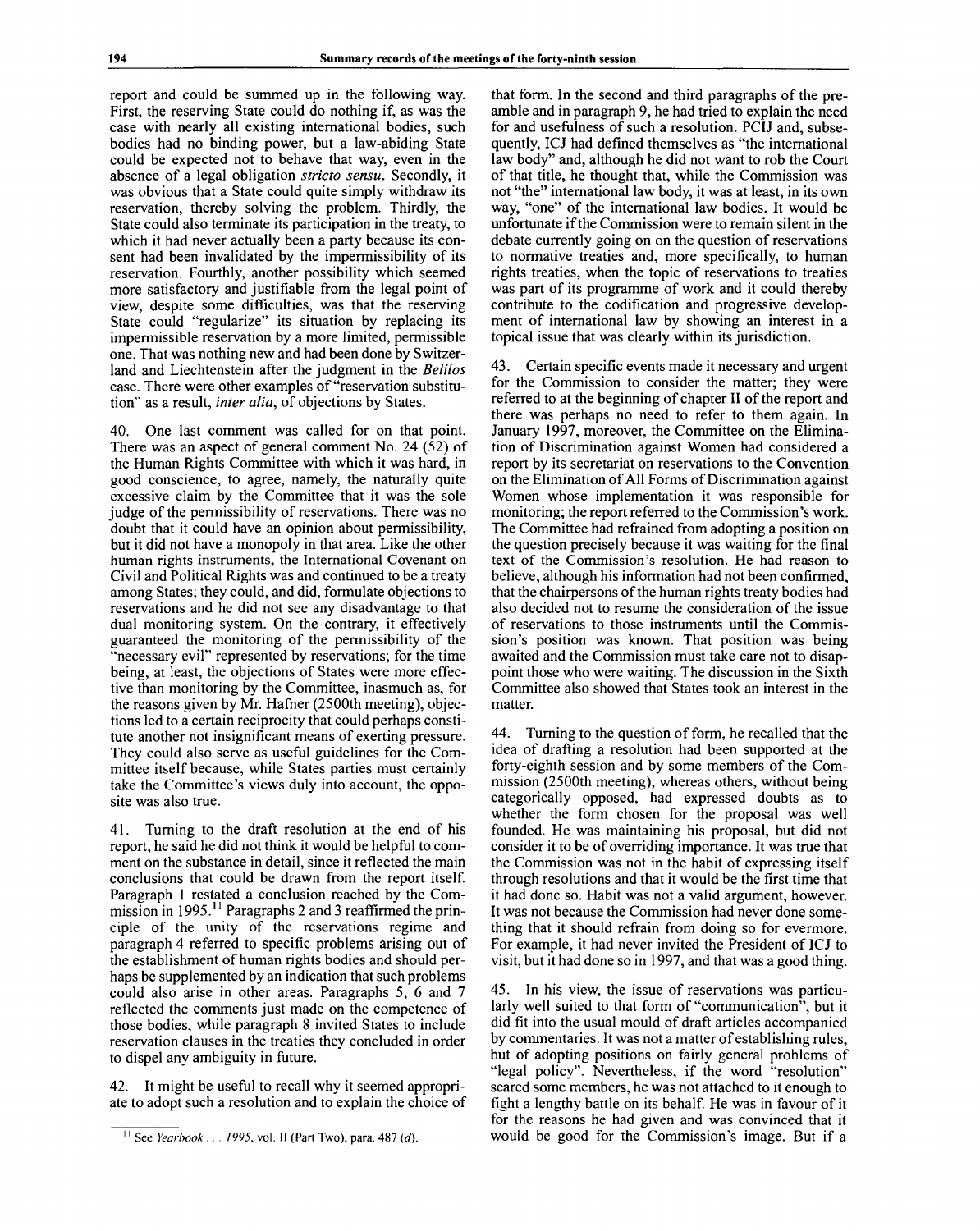majority of members preferred that the Commission should adopt "recommendations" or "conclusions", he would bow to their wishes with good grace. In any event, the question did not seem to warrant a lengthy discussion and the best thing might be to take an indicative vote on the issue after the members had had a chance to express their views if there were any objections to that approach.

46. Whatever form the Commission adopted, he repeated the proposal he had made earlier in response to the informal suggestions by Mr. Simma and Mr. Brownlie: the Commission must act rapidly, but without undue haste, and in consultation with the human rights bodies, simply adopting on first reading at the current session a draft that it would send for comments, not only to the General Assembly, as usual, but also to the bodies in question. It was only after having heard their reactions that it would take a final decision. It went without saying that the Commission would have to append an explanatory note to the draft. He would be prepared to submit a draft note once the text of the draft resolution had been considered by the Drafting Committee.

47. Mr. ROSENSTOCK said that, for the most part, he endorsed the reasoning and conclusions of the Special Rapporteur. Thus, he entirely shared the view that rules applicable to reservations to treaties were applicable to all treaties, whatever their object. He was puzzled, however, by some of the Special Rapporteur's comments about reservations to bilateral treaties, as he did not think it plausible to speak of a reservation to a bilateral treaty. That point might have to be discussed further at a future date.

48. With regard to the draft resolution proposed in the report, he did not consider it necessary for the Commission to reach agreement on all the points raised by the Special Rapporteur or any other member. That was true, for example, of General Comment No. 24 (52) of the Human Rights Committee. The simplest solution would perhaps be to delete paragraphs 5 and 7, as well as a part of paragraph 4, from the draft resolution and to endorse the rest, possibly amending paragraph 6 to take account of the specific role of regional organizations. It should therefore be possible to adopt a resolution which had appeared in the report of the Commission on the work of its fortyeighth session<sup>12</sup> and on which the human rights bodies had had plenty of time to reflect.

49. There were, however, two points on which the Special Rapporteur did not seem to have followed his premises and reasoning to their logical conclusion.

50. First, the Special Rapporteur argued persuasively that States could not make reservations on provisions of a treaty which simply restated a rule of customary law. States could reject certain procedural provisions, but such a reservation did not of itself constitute a unilateral decision to opt out of the rule or, if accepted, an agreement to such a decision. It was difficult to see why the same analysis would not apply a rule *of jus cogens.* While it was true that a State could not opt out of such rules, that did not mean that a State could not make a reservation to a rule *of jus cogens* expressed in a treaty. There was nothing inherent in the nature of a rule *of jus cogens* that required

12  *Yearbook .. . 1996,* vol. II (Part Two), para. 136 and footnote 238.

a State to agree to its inclusion in any and every procedural context. It was doubtless true that there were not likely to be many instances when reservations to a peremptory norm would not be contrary to the object and purpose of the treaty. But such a reservation, one that was contrary to the object and purpose of the treaty, would be invalid because of article 19, subparagraph  $(c)$ , of the 1969 Vienna Convention and not because a peremptory norm was involved.

51. The other matter on which he disagreed with the Special Rapporteur was the latter's apparent acquiescence in the view that monitoring bodies had the competence to "determine" the permissibility of reservations formulated by States. The bodies in question could indeed express a view, they could deplore something, but that was not tantamount to "determining" the permissibility of a reservation. The determinative role of such bodies *de lege ferenda* was debatable, but to suggest that such a role could be asserted *de lege lata* was simply wrong. The conclusion that the Human Rights Committee could not "determine" the permissibility of a reservation flowed, *inter alia,* from the conclusion reached by the Commission two years earlier<sup>13</sup> that there was no need to challenge the regime established by articles 19 to 23 of the 1969 Vienna Convention.

52. Remarks about the Vienna regime being a failure could not be endorsed. The adoption of the key human rights instruments predated that of the 1969 Vienna Convention. Article 20, paragraphs 2 and 3, of the Convention even provided for the possibility of fine-tuning the reservations regime for some types of treaties. The absence of a special provision applicable to human rights instruments was a conscious omission, but to attribute it to the fact that the Convention had been drafted during the cold war and to suggest, as had been done, that it was part of a political deal was misleading. On the other hand, the regime that had been enshrined in the 1969 Vienna Convention had been known to States at the time of the adoption of the human rights instruments. Thus, the absence of special provisions in the International Covenant on Civil and Political Rights and the International Covenant on Economic, Social and Cultural Rights had been deliberate, as had been made abundantly clear *a contrario* by the presence of a special regime concerning the compatibility of a reservation with the object and purpose of the International Convention on the Elimination of All Forms of Racial Discrimination. The flexibility of the Vienna regime was seen by some as an element which could work to the detriment of the integrity of a treaty. It would surely be no less useful to recognize that the flexibility of the Vienna regime permitted States to innovate in the treaties concerned, as they had done in the case of the International Convention on the Elimination of All Forms of Racial Discrimination. It followed that, when States had not done so, it was not because they had been barred by the 1969 Vienna Convention or by ignorance of its contents. Special regimes could, of course, exist, as Mr. Crawford had said (2500th meeting). It was up to States whether or not to create such regimes. So far, they had refrained from doing so.

<sup>&</sup>lt;sup>13</sup> See footnote 11 above.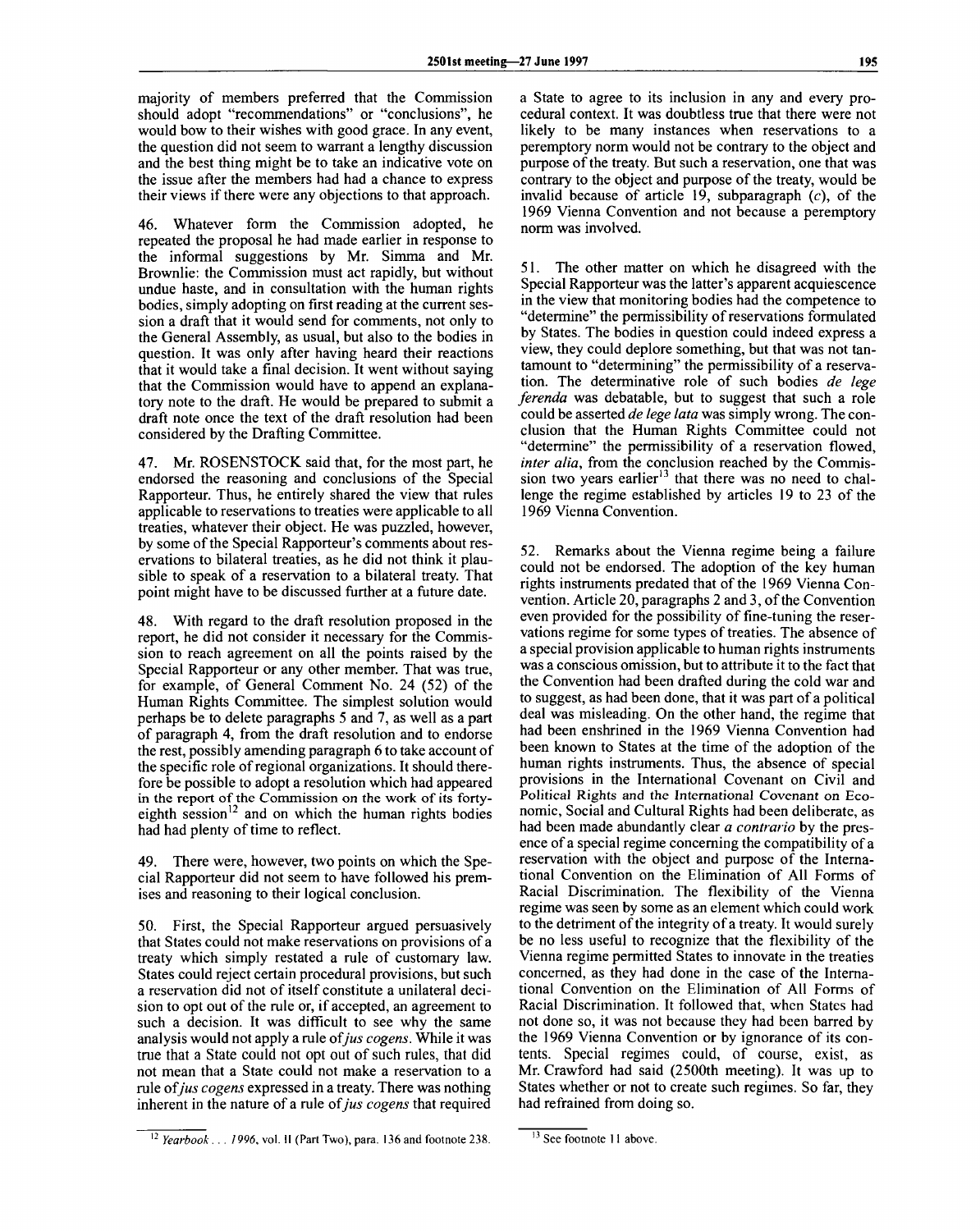53. In his report, the Special Rapporteur dismissed too lightly the authoritative 1976 opinion of the United Nations Legal Counsel<sup>14</sup> that it was for States parties, and not for a monitoring body, to determine the validity of a reservation. The results in the *Temeltasch}<sup>5</sup> Belilos* and *Loizidou* cases did not affect the strength of that opinion or in any other way provide a basis for finding that the Human Rights Committee had a right to make "determinations". Those cases were invalidated as precedent inasmuch as, according to article 19 of the Convention for the Protection of Human Rights and Fundamental Freedoms, the purpose of the mechanism created by that Convention was to *"ensure* the observance of the engagements undertaken". No such language was to be found in the global treaties establishing such bodies. Moreover, the Convention for the Protection of Human Rights and Fundamental Freedoms created a court, and it was plausible to conclude that States which consented to the establishment of a court implicitly consented to a committee with extensive authority. In such a context, it was plausible to argue, as the European Commission did in the *Temeltasch* case, that "the very system of the Convention"<sup>16</sup> conferred competence upon it.

54. In addition to those differences which deprived the European precedents of weight in the global context, it was far more likely that members of a regional system such as the European Community, the Council of Europe or the inter-American system would be more willing—in the regional context—to assign sovereign rights, such as the right of consent to be bound by a regional instrument or of consent to a reservation to such an instrument, than members of the international community as a whole.

55. The fundamental issue to which it was necessary to return again and again, the pivot upon which the law of treaties turned, was the consent of States. To ignore the role of consent in the decision of States to be bound by an instrument was to undercut the principle of *pacta sunt servanda* and to ignore the role of consent in the decision of States to object to a reservation as being contrary to the object and purpose of the treaty, but, at the same time, to accept the reserving State as a party to the treaty was to ignore the practice of States and thus the will of the international community.

56. Even assuming that the Human Rights Committee had the authority to determine the inadmissibility of a reservation—an authority he did not believe it had—it was quite another matter to assert that it had authority to determine, not that the reserving State was not a party because its consent was invalid, but, rather, that it could ignore those elements of the State's consent which it did not like and, in effect, treat the counter-offer as an acceptance. The approach of borrowing the notion of severability from the relationship between a reservation and the treaty itself and trying to apply it to the relationship between a reservation and the elements by which the reserving State intended to consent to be bound was very unconvincing. Paragraph 6

of the draft resolution proposed by the Special Rapporteur and the reasoning behind it were entirely persuasive.

57. Going on to refer to an article in which Redgwell discussed various ideas on how States could bring existing divergent State practice into line with the Vienna regime,<sup>17</sup> which itself recognized the possibility of individual treaty regimes explicitly departing from its residual rules, he said that, in its future work on the topic, the Commission would be well advised to build on the suggestions by Catherine Redgwell and others in considering what instruments, model clauses or provisions States could use, if they so wished, to enhance the "integrity" of the regime of human rights and other treaties while respecting the rights of States and the integrity of the system itself, and thus the force of the fundamental principle *pacta sunt servanda.* Would the elaboration of protocols be as labourious as it was if States were willing to legitimize or endorse a determinative role for the report-receiving bodies? Everything possible should, of course, be done to strengthen the regime of human rights treaties and the rights of the individual against the State, but to do so at the expense of the law of treaties was likely to do more harm than good.

58. Mr. CRAWFORD said that Mr. Rosenstock had introduced an interesting point by referring to the special case of rules of *jus cogens.* According to his argument, reservations had meaning only in relation to treaty law. That was so, perhaps, because treaty law was related to customary international law. But the effects of a reservation which was accepted by another State could override customary law between the two States concerned. That was the case, for example, with the treatment of diplomats; the manner in which two States agreed to treat their respective diplomats was a matter of *jus dispositivum.* The same was obviously not the case with human rights or with *jus cogens.* The rules of *jus cogens* remained peremptory whatever States might say or do under a treaty. In most cases, the restatement of a rule of *jus cogens* in a treaty was formulated in such a way that any attempt to vary from it would be incompatible with the object of the treaty in question. General norms of customary international law had the same status. Human rights norms, which formed part of customary international law, could not be applied relatively or selectively and two States could not agree between themselves that they would not comply. For example, they could not agree between themselves to practise torture, even with respect to their own nationals. It followed that what Mr. Rosenstock had said of the rules *of jus cogens* was equally true of rules of general international law which were *noijus dispositivum* as between the two States concerned.

59. Mr. Sreenivasa RAO said that he endorsed most of Mr. Rosenstock's well-constructed and well-documented statement and shared most of its conclusions, in particular, that a reservation relating to a rule of *jus cogens* was null and void because of the mere fact that it was inconsistent with the object of the treaty and not because it varied from customary international law. The question still remained, however, as to what constituted customary

<sup>&</sup>lt;sup>14</sup> United Nations, *Juridical Yearbook 1976* (Sales No. E.78.V.5), pp. 219-221, at p. 221.

<sup>&</sup>lt;sup>15</sup> Council of Europe, European Commission of Human Rights, *Decisions and Reports,* Application No. 91 16/80, *Temeltasch* v. *Switzerland,* vol. 31 (Strasbourg, 1983), pp. 138-153.

<sup>16</sup> Ibid., p. 145, para. 65.

<sup>&</sup>lt;sup>17</sup> "Reservations to treaties and Human Rights Committee general comment No. 24 (52)", *International and Comparative Law Quarterly,* vol. 46 (April 1997), Part 2, p. 390.